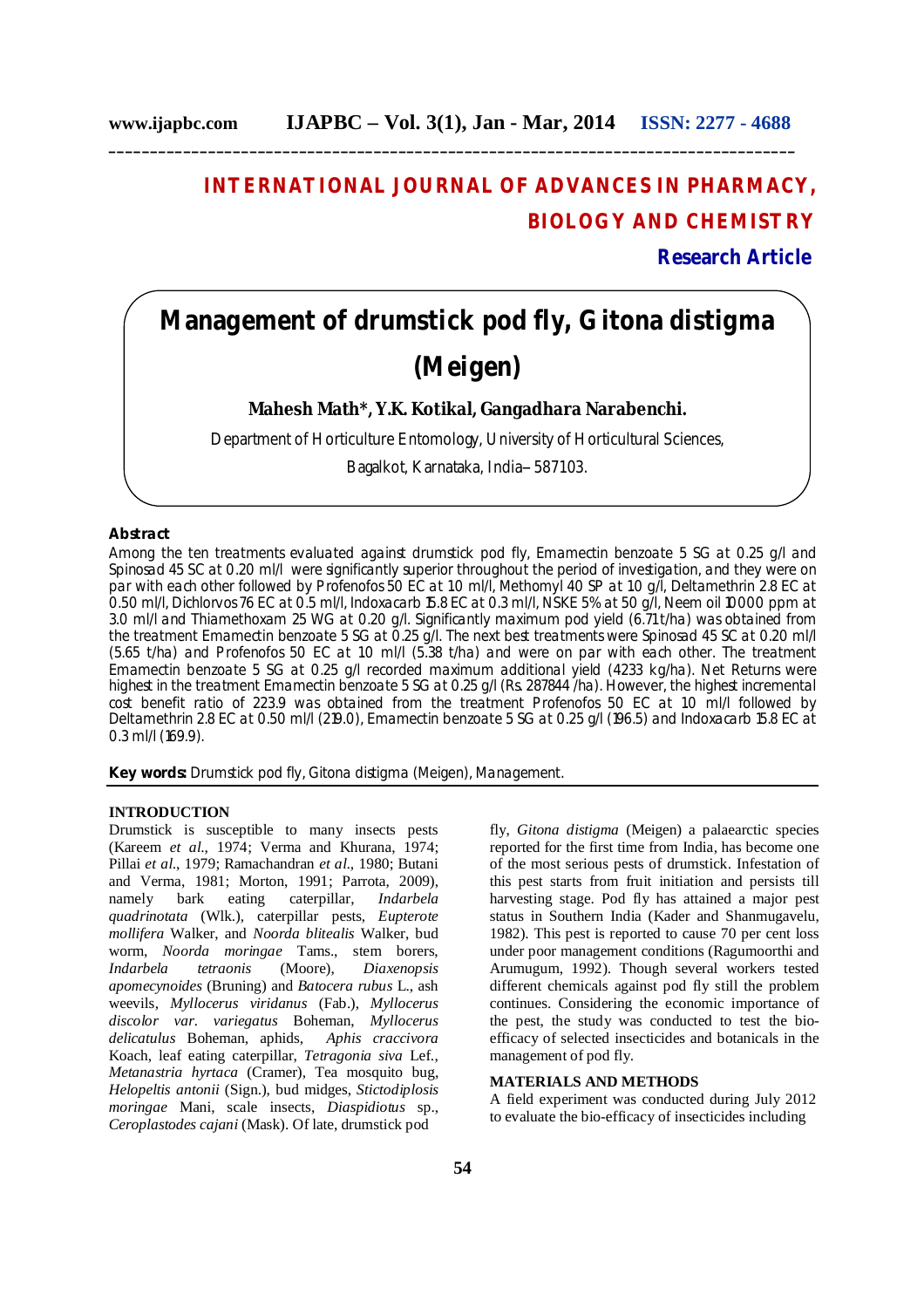botanicals against the pod fly, *G. distigma* (Table 1). The experiment was laid out in a randomized block design with eleven treatments and three replications in an established drumstick garden having 10' x 10' spacing at UHS, Bagalkot, Karnataka. The variety was Bhagya (KDM- 01). Five plants were selected for each treatment. Treatments were applied at initial pod formation stage when pod damage reached 20 per cent. Observations were made before spray, and at five, ten and fifteen days after spray to know the extent of damage in and assess the bio-efficacy of the treatments used. The per cent infestation was calculated by the following formula.

Percent infestation=

Total no. of pools infected per plant (Av.)  
Total no. of pools per plant (Av.)
$$
x 100
$$

The insecticides used in the experiment were purchased from the market while the neem seeds were collected from natural source and used for the study. Pod yield at each harvest from the individual plants was converted into the yield in tonne per ha. The data obtained from different experiments were analysed using suitable statistical tools and methods. Bio-efficacy data were analyzed using ANOVA after subjecting the data for suitable transformation. The treatments were applied in the morning hours using high volume sprayer (Gator Rockery Sprayer) and uniform spray distribution was ensured.

#### **Results and discussion**

When the studies related to management of pod fly, in terms of bio efficacy of selected insecticides and botanicals were initiated on a drumstick (var. Bhagya), already planted at a spacing of 10 x 10 feet at UHS, Bagalkot, the damage by pod fly, *G. distigma*  ranged from 20 to 21.72 per cent before spraying. There was no- significant difference among the treatment plots in respect of per cent pod infestation. The uniform distribution and enough damage<br>prompted to apply the treatments. Further to apply the treatments. Further observations, on the pod fly damage after the treatments are presented in table 2.

On the fifth day after the first spray, the efficacy of Spinosad 45 SC at 0.20 ml/l was significantly superior recording least pod damage (2.84 %) over untreated control (22.59 %) and all other treatments namely, Thiamethoxam 25 WG at 0.20 g/l (16.50%), Neem oil 10000 ppm at 3.0 ml/l (15.94%), Indoxacarb 15.8 EC at 0.3 ml/l (15.53%), NSKE 5% at 50 g/l (14.27%), Methomyl 40 SP at 1.0 g/l (12.81%), Dichlorvos 76 EC at 0.5 ml/l (11.11%), Profenofos 50 EC at 1.0 ml/l (10.70%) but was on par with Emamectin benzoate 5 SG at 0.25 g/l (3.07%) and Deltamethrin 2.8 EC at 0.50 ml/l (6.01%). The treatments Profenofos 50 EC at 1.0 ml/l, Dichlorvos 76 EC at 0.5 ml/l, Methomyl 40 SP at 1.0 g/l and NSKE 5% at 50 g/l were found to be on par with each other in their bio-efficacy. The treatments like Indoxacarb 15.8 EC at 0.3 ml/l, Neem oil 10000 ppm at 3.0 ml/l, and Thiamethoxam 25 WG at 0.20  $\varrho/$ were on par with each other but significantly superior over untreated control.

On the tenth day after the first spray, the efficacy of Emamectin benzoate 5 SG at 0.25 g/l was proved to be significantly superior, recording least pod damage (1.88%) over untreated control (29.91%), Dichlorvos 76 EC at 0.5 ml/l (24.10%), NSKE 5% at 50 g/l (16.78%), Thiamethoxam 25 WG at 0.20 g/l (16.19%), Neem oil 10000 ppm at 3.0 ml/l (15.91%), Indoxacarb 15.8 EC at  $0.3$  ml/l  $(13.66\%)$ , but on par with Spinosad 45 SC at  $0.20$  ml/l  $(2.74\%)$ , Profenofos 50 EC at 1.0 ml/l (6.36%), Methomyl 40 SP at 1.0 g/l (10.02%) and Deltamethrin 2.8 EC at 0.50 ml/l (8.03%). The treatments Indoxacarb 15.8 EC at 0.3 ml/l, Neem oil 10000 ppm at 3.0 ml/l and Thiamethoxam 25 WG at 0.20 g/l were on par with each other in their efficacy.

On the fifteenth day after the first spray also, the efficacy of Emamectin benzoate 5 SG at 0.25 g/l was confirmed to be significantly superior recording least pod damage (3.49%) over untreated control (26.96%) and Indoxacarb 15.8 EC at 0.3 ml/l (19.45%), Thiamethoxam 25 WG at 0.20 g/l (18.99%), Neem oil 10000 ppm at 3.0 ml/l (18.82%), NSKE 5% at 50 g/l (16.97%), Dichlorvos 76 EC at 0.5 ml/l (11.41%), Deltamethrin 2.8 EC at 0.50 ml/l (10.79%), but on par with Spinosad 45 SC at  $0.20$  ml/l  $(4.08\%)$ , Profenofos 50 EC at 1.0 ml/l (4.55%) and Methomyl 40 SP at 1.0 g/l (10.30%). The treatments Indoxacarb 15.8 EC at 0.3 ml/l and Neem oil 10000 ppm at 3.0 ml/l were found to be on par in their bioefficacy.

The second spray was imposed as the damage continued to be there above 20 per cent after 15 days of the initial treatment. On the fifth day after the second spray, the efficacy of Emamectin benzoate 5 SG at 0.25 g/l was significantly superior recording lowest pod damage (3.46) over untreated control (27.50) and NSKE 5% at 50 g/l (16.24) Neem oil 10000 ppm at 3.0 ml/l (17.18), Indoxacarb 15.8 EC at 0.3 ml/l (16.05), Dichlorvos 76 EC at 0.5 ml/l (11.67), Deltamethrin 2.8 EC at 0.50 ml/l (11.09), Thiamethoxam 25 WG at 0.20 g/l (10.71), but on par with Profenofos 50 EC at 1.0 ml/l (3.97), Spinosad 45 SC at 0.20 ml/l (6.53) and Methomyl 40 SP at 1.0 g/l (8.95). Further, the treatments Thiamethoxam 25 WG at 0.20 g/l, Deltamethrin 2.8 EC at 0.50 ml/l, and Dichlorvos 76 EC at 0.5 ml/l were found to be on par with each other in their bioefficacy against pod fly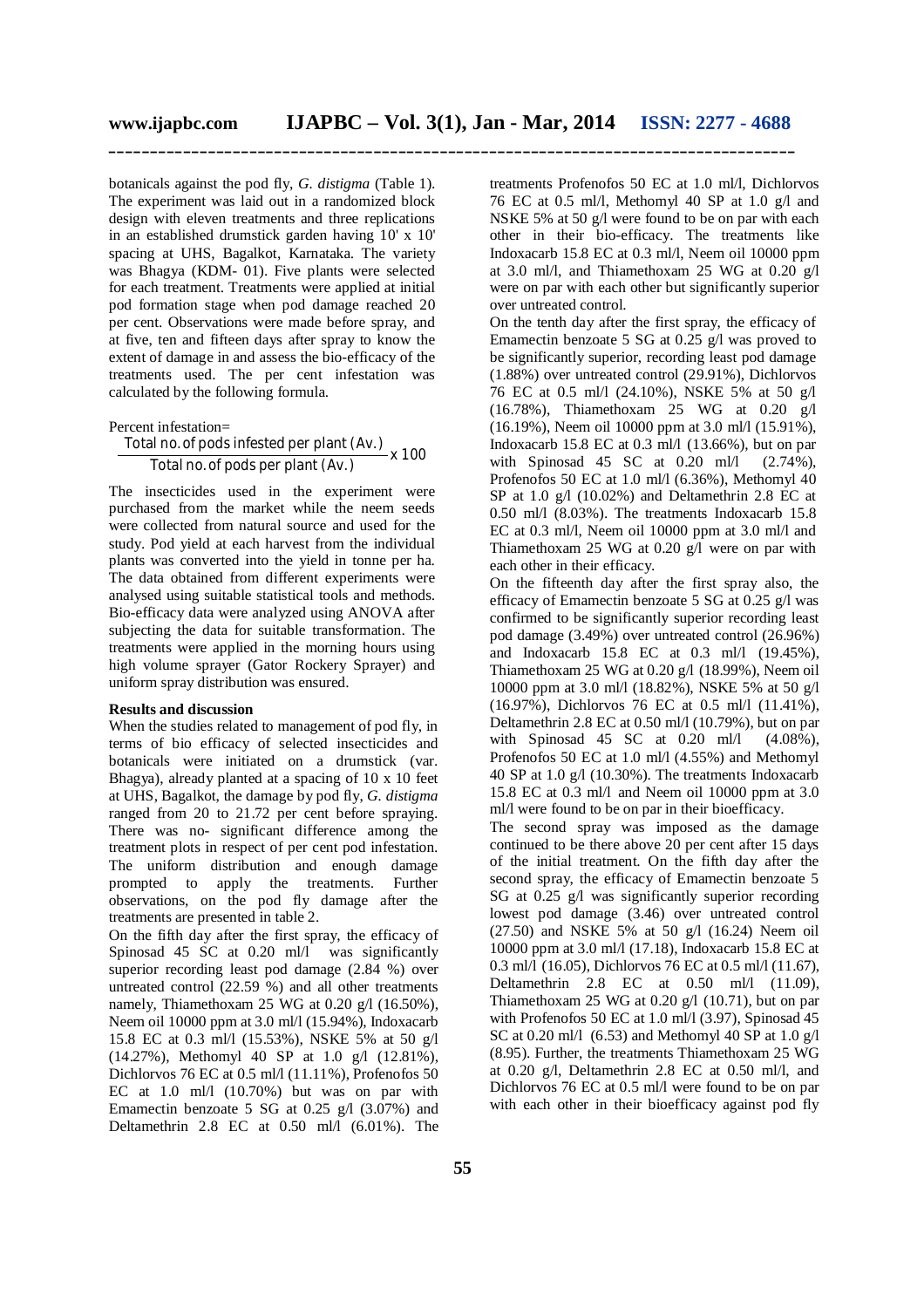followed by Indoxacrb 15.8 EC at 0.3 ml/l and NSKE 5% at 50 g/l.

On the tenth day after the second spray, the efficacy of Profenofos 50 EC at 1.0 ml/l was significantly superior recording least pod damage (1.93) over untreated control (26.56) and NSKE 5% at 50 g/l (18.76), Thiamethoxam 25 WG at 0.20 g/l (16.85), Indoxacarb 15.8 EC at 0.3 ml/l (16.68), Neem oil 10000 ppm at 3.0 ml/l (16.19) and followed by Dichlorvos 76 EC at 0.5 ml/l (12.97), but on par with Emamectin benzoate 5 SG at 0.25 g/l (2.24), Spinosad 45 SC at 0.20 ml/l (4.58) and followed by Methomyl 40 SP at 1.0 g/l (5.25) and Deltamethrin 2.8 EC at 0.50 ml/l (8.94). The treatments Neem oil 10000 ppm at 3.0 ml/l, Indoxacarb 15.8 EC at 0.3 ml/l and Thiametoxam 25 WG at 0.20 g/l were found to be on par in their bioefficacy.

On the fifteenth day after the second spray, the efficacy of Spinosad 45 SC at 0.20 ml/l was significantly superior recording least pod damage (6.53) over untreated control (29.51) and NSKE 5% at 50 g/l (24.68), Indoxacarb 15.8 EC at 0.3 ml/l (24.46), Neem oil 10000 ppm at 3.0 ml/l (22.34), Dichlorvos 76 EC at 0.5 ml/l (18.30), Deltamethrin 2.8 EC at 0.50 ml/l (11.09), Thiamethoxam 25 WG at 0.20 g/l (13.71), but on par with Emamectin benzoate 5 SG at 0.25 g/l (6.53), Profenofos 50 EC at 1.0 ml/l (10.77) and Deltamethrin 2.8 EC at 0.50 ml/l (11.43). The treatments Thiamethoxam 25 WG at 0.20 g/l, Dichlorvos 76 EC at 0.5 ml/l, were found to be on par in their bioefficacy followed by Neem oil 10000 ppm at 3.0 ml/l, Indoxacarb 15.8 EC at 0.3 ml/l and NSKE 5% at 50 g/l.

Since the pod damage was more than 20 per cent in untreated control, and it was about 20 percent in all other treatments, the third spray was applied.

On the fifth day after the third spray, the efficacy of Emamectin benzoate 5 SG at 0.25 g/l continued to be significantly superior, recording least pod damage (7.25), over untreated control (35.16) and Neem oil 10000 ppm at 3.0 ml/l (27.16), Indoxacarb 15.8 EC at 0.3 ml/l (26.43), NSKE 5% at 50 g/l (25.57), Thiamethoxam 25 WG at 0.20 g/l (23.80), Profenofos 50 EC at 1.0 ml/l (22.93), Deltamethrin 2.8 EC at 0.50 ml/l (22.30), Methomyl 40 SP at 1.0 g/l (18.74) and Dichlorvos 76 EC at 0.5 ml/l (18.14), but on par with Spinosad 45 SC at  $0.20$  ml/l  $(8.69)$ . The treatments Methomyl 40 SP at 1.0 g/l, Deltamethrin 2.8 EC at 0.50 ml/l, Profenofos 50 EC at 1.0 ml/l, and NSKE 5% at 50 g/l were found to be on par with each other in their bio-efficacy. Further observations were stopped as the pods were harvested entirely. Ragumoorthi and Arumugam (1992) reported that all the treatments against *Gitona* sp. (in which 5 pesticides and 3 plant extracts were applied in the form of sprays @3 litres/tree during 50 per cent fruit set) caused significant reduction in the percentage of fruits infested and the mean number of larvae per fruit, as compared with the untreated control. In the present study also, the insecticide treatments recorded lesser pod damage than untreated control.

Muthukrishnan (2009), who imposed treatments during pod setting when the fruit fly incidence crossed economic threshold level (ETL), opined that suggestive IPM module 1 (soil application of Thiamethoxam 25 WG @ 200 g a.i./ on 150, 180, and 210 days after sowing, use of fermented tomato in a trap, collection and destruction of fruit fly damaged pods and foliar spray of Spinosad 45 SC @ 56 g a.i./ ha and Profenofos 50 EC @ 250 g a.i./ha) was the best in minimizing pod damage and increasing pod yield and benefit cost ratio, followed by TNAU module (Raking the soil and applying lindane 1.3 D @ 163 g a.i./ ha use of fermented grape juice and foliar spray of Dichlorvos 76 WSC @ 380 g a.i./ha, followed by Fenthion 100 EC @ 750 g a.i./ha. While Anjeneyamurthy and Regupathy (1989) obtained the best control of the drosophilid *Gitona* sp., the pyralid, *Noorda blitealis* and *Aphis craccivora* by using Dichlorvos at 0.04 per cent and Fenthion at 0.05 per cent. But in the present study, the new molecules like Emamaectin benzoate 5 SG at 0.25 g/l, Spinosad 45 SC at 0.20 ml/l proved better than the Dichlorvos 76 WSC @ 380 g a.i/ha.

The green pod yield ranged between 2.82 to 6.04 kg/tree and 3.13 to 6.71 t/ha per picking. There was no significant difference in the average weight of single pod. Significantly maximum pod yield (6.71 t/ha) was obtained from the treatment Emamectin benzoate 5 SG at 0.25 g/l. The next best treatments were Spinosad 45 SC at 0.20 ml/l (5.65 t/ha) and Profenofos 50 EC at 1.0 ml/l (5.38 t/ha) and were on par with each other. Other treatments Deltamethrin 2.8 EC at 0.50 ml/l (4.76 t/ha), Indoxacarb 15.8 EC at 0.3 ml/l (4.56 t/ha), Methomyl 40 SP at 1.0 g/l  $(4.41t/ha)$ , Thiamethoxam 25 WG at 0.20 g/l  $(3.99$ t/ha), Dichlorvos 76 EC at  $0.5$  ml/l (3.98 t/ha), NSKE 5% at 50 g/l (3.56t/ha) and Neem oil 10000 ppm at 3.0 ml/l (3.13 t/ha) produced higher yields and proved superior over untreated control (2.47 t/ha) (Table 3). The cost economics of various treatments used in the management of drumstick pod fly, *Gitona distigma* are worked out and presented in table 4.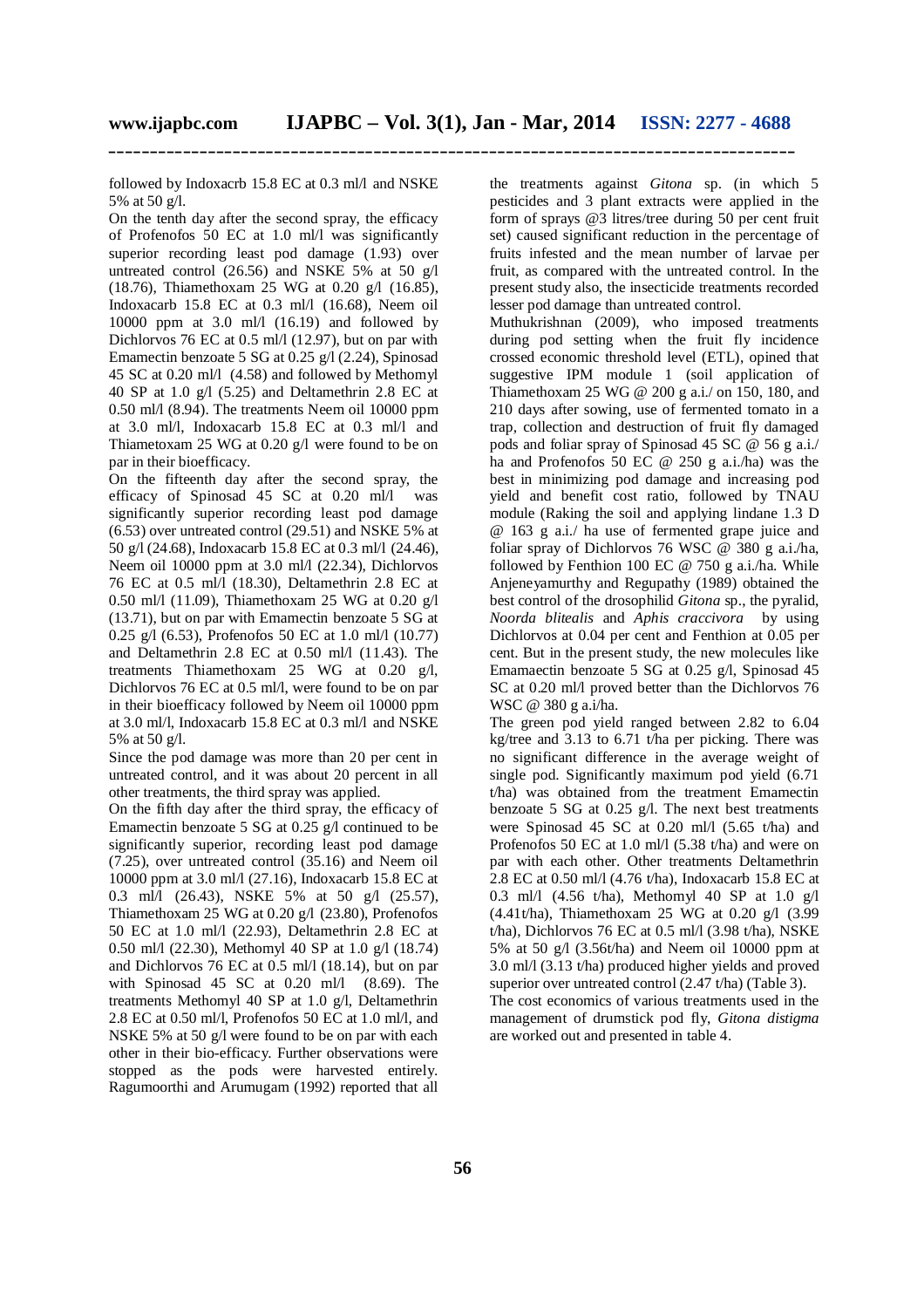| <b>Treatment No.</b> | <b>Insecticides</b>            | <b>Dosage</b>           |  |  |
|----------------------|--------------------------------|-------------------------|--|--|
| T1.                  | Dichlorvos76 EC                | $0.5$ ml/l              |  |  |
| T2.                  | Indoxacarb 15.8 EC             | $0.3$ ml/l              |  |  |
| T3.                  | Neem oil 10000 ppm             | $3.0$ ml/l              |  |  |
| T4.                  | Neem Seed Kernels Extract (5%) | $50 \text{ g}/\text{l}$ |  |  |
| T5.                  | Thiamethoxam 25 WG             | $0.20$ g/l              |  |  |
| T6.                  | Spinosad 45 SC                 | $0.20$ ml/l             |  |  |
| T7.                  | Profenofos 50 EC               | $1.0$ ml/l              |  |  |
| T8.                  | Methomyl 40 SP                 | $1.0 \text{ g/l}$       |  |  |
| T9.                  | Emamectin benzoate 5 SG        | $0.25$ g/l              |  |  |
| <b>T10.</b>          | Deltamethrin 2.8 EC            | $0.50$ ml/l             |  |  |
| T11.                 | Untreated control              |                         |  |  |

**Table 1. Treatments used for the management of drumstick pod fly**

**Table 2. Bio-efficacy of different insecticides against drumstick pod fly,** *Gitona distigma* **during 2012 – 13**

|                            |                          |            | $1st$ spray            |                       |                        | $2nd$ spray            |                        |                         | 3 <sup>rd</sup> spray     |
|----------------------------|--------------------------|------------|------------------------|-----------------------|------------------------|------------------------|------------------------|-------------------------|---------------------------|
| <b>Treatments</b>          | <b>Dosage</b>            | <b>DBS</b> | Per cent infested pods |                       |                        | Per cent infested pods |                        |                         | Per cent<br>infested pods |
|                            |                          |            | 5 DAS                  | 10 DAS                | <b>15 DAS</b>          | 5 DAS                  | <b>10 DAS</b>          | <b>15 DAS</b>           | <b>5 DAS</b>              |
| 1.Dichlorvos 76 EC         | $0.5$ ml/l               | 21.646     | $11.117^c$             | $24.103^{ab}$         | $11.414^{cd}$          | $11.674^{bcd}$         | $12.972^{bcd}$         | 18.309 <sup>bcd</sup>   | $18.149$ <sup>d</sup>     |
|                            |                          | (13.61)    | (3.73)                 | (17.23)               | (4.63)                 | (4.76)                 | (5.88)                 | (10.46)                 | (9.73)                    |
| 2. Indoxacarb 15.8 EC      | $0.3$ ml/l               | 20.908     | $15.531^{b}$           | $13.661^{cd}$         | 19.459 <sup>b</sup>    | $16.056$ bc            | $16.683^{bc}$          | $24.460^{ab}$           | $26.433^{bc}$             |
|                            |                          | (12.77)    | (7.18)                 | (6.72)                | (11.87)                | (8.22)                 | (9.61)                 | (17.6)                  | (20.14)                   |
| 3. Neem oil 10000 ppm      | $3.0$ ml/l               | 21.721     | $15.945^{\rm b}$       | 15.913 <sup>bcd</sup> | 18.829 <sup>b</sup>    | $17.181^b$             | $16.197^{bc}$          | $22.341^{\text{abc}}$   | 27.169 <sup>b</sup>       |
|                            |                          | (13.71)    | (7.56)                 | (7.62)                | (10.64)                | (8.94)                 | (8.03)                 | (14.63)                 | (20.94)                   |
| 4. Neem Seed Kernels       | $50 \text{ g}/\text{l}$  | 20.462     | $14.271^{bc}$          | $16.781^{bc}$         | $16.974^{bc}$          | $16.248^{bc}$          | $18.765^{ab}$          | $24.686^{ab}$           | $25.573^{bcd}$            |
| Extract $(5%)$             |                          | (12.24)    | (6.09)                 | (9.23)                | (8.65)                 | (7.92)                 | (10.76)                | (18.4)                  | (19.04)                   |
| 5. Thiamethoxam 25 WG      | $0.20$ g/l               | 21.549     | 16.509 <sup>b</sup>    | 16.193 <sup>bcd</sup> | $18.995^{b}$           | $10.716^{cd}$          | $16.855^{bc}$          | 16.989 <sup>bcd</sup>   | 23.801 <sup>bcd</sup>     |
|                            |                          | (13.5)     | (8.08)                 | (8.32)                | (10.64)                | (3.57)                 | (9.04)                 | (9.84)                  | (16.52)                   |
| 6. Spinosad 45 SC          | $0.20$ ml/l              | 20.197     | $2.848^d$              | $2.745^{\circ}$       | $4.085$ <sup>ef</sup>  | $6.538^{de}$           | $4.582^{de}$           | 3.503 <sup>f</sup>      | $8.695^{\circ}$           |
|                            |                          | (11.92)    | (0.39)                 | (5.66)                | (0.76)                 | (1.31)                 | (1.04)                 | (1.11)                  | (2.39)                    |
| 7. Profenofos 50 EC        | $1.0$ ml/l               | 20.634     | $10.705^{\circ}$       | $6.367$ <sup>de</sup> | $4.554$ <sup>def</sup> | $3.973^e$              | $1.933^{e}$            | $10.774$ <sup>def</sup> | $22.934^{bcd}$            |
|                            |                          | (12.43)    | (3.50)                 | (1.83)                | (0.98)                 | (0.73)                 | (0.34)                 | (3.74)                  | (15.74)                   |
| 8. Methomyl 40 SP          | $1.0$ g/l                | 20.552     | $12.817b^c$            | $10.024^\mathrm{cde}$ | $10.304^{\rm cdef}$    | 8.958 <sup>de</sup>    | 5.252de                | $13.712^{\text{cde}}$   | $18.743^{cd}$             |
|                            |                          | (12.34)    | (4.93)                 | (4.69)                | (3.59)                 | (2.54)                 | (1.29)                 | (6.12)                  | (10.5)                    |
| 9. Emamectin benzoate 5 SG | $0.25$ g/l               | 20.281     | $3.073^{\rm d}$        | $1.882^e$             | $3.494$ <sup>f</sup>   | $3.469^e$              | $2.248^{\circ}$        | $6.536$ <sup>ef</sup>   | $7.256^{\circ}$           |
|                            |                          | (12.03)    | (0.43)                 | (0.32)                | (0.55)                 | (0.54)                 | (0.46)                 | (1.33)                  | (1.63)                    |
| 10. Deltamethrin 2.8 EC    | $0.50$ ml/l              | 20.017     | 6.010 <sup>d</sup>     | 8.036 <sup>cde</sup>  | $10.791^{\rm cde}$     | 11.097 <sup>bcd</sup>  | $8.494$ <sup>cde</sup> | $11.433^{def}$          | $22.306^{bcd}$            |
|                            |                          | (11.72)    | (1.65)                 | (2.06)                | (3.62)                 | (3.73)                 | (2.2)                  | (4.76)                  | (14.7)                    |
| 11. Untreated control      | $\overline{\phantom{a}}$ | 21.594     | $22.592^a$             | $29.914^a$            | $26.968$ <sup>a</sup>  | $27.509^{a}$           | $26.561^a$             | $29.510^a$              | $35.165^a$                |
|                            |                          | (13.59)    | (14.79)                | (25.04)               | (21.46)                | (21.94)                | (20.38)                | (24.91)                 | (33.65)                   |
| S. Em $\pm$                | $\overline{\phantom{0}}$ |            | 1.78                   | 4.87                  | 3.31                   | 2.95                   | 4.21                   | 4.54                    | 3.82                      |
| $CD=(0.05)$                |                          | <b>NS</b>  | 3.72                   | 10.17                 | 6.90                   | 6.17                   | 8.79                   | 9.47                    | 7.98                      |

\*Means followed by same alphabet do not differ significantly (0.05) by DMRT (p=0.05) NS- Non significant Figures in the parenthesis are actual values DAS- Days after spray DBS- Day before spray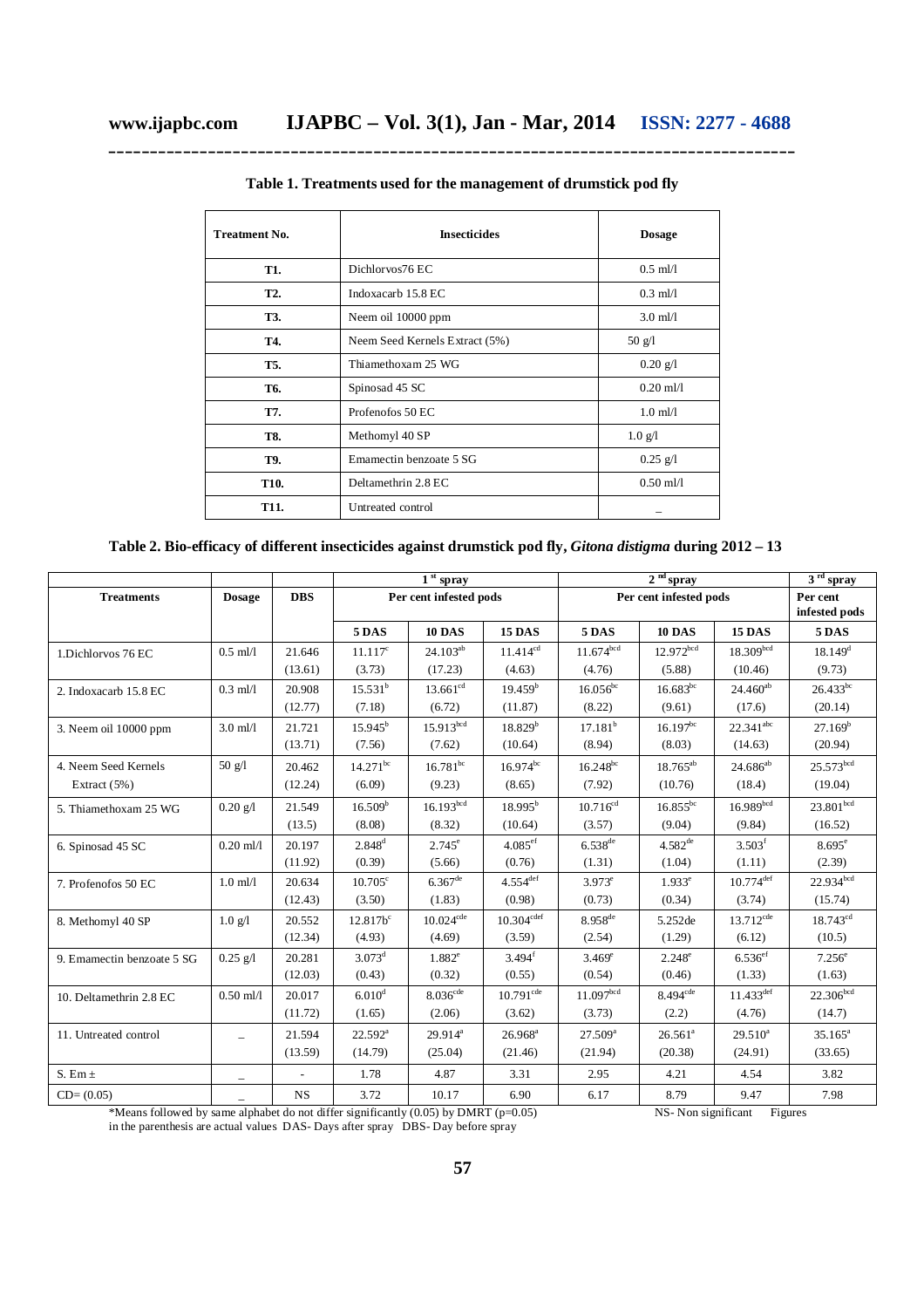| <b>Treatments</b>                     | <b>Dosage</b>            | Average No. of<br>pods/tree | Average of single<br>pod weight (gm) | Average<br>yield/tree (kg) | Yield (t/ha)         |
|---------------------------------------|--------------------------|-----------------------------|--------------------------------------|----------------------------|----------------------|
| 1. Dichlorvos 76 EC                   | $0.5$ ml/l               | $29.93$ <sup>ef</sup>       | 120.19                               | $3.59^{\text{de}}$         | 3.98 <sup>de</sup>   |
| 2. Indoxacarb 15.8 EC                 | $0.3$ ml/l               | $31.66$ <sup>ef</sup>       | 129.97                               | 4.11 <sup>c</sup>          | 4.56 <sup>c</sup>    |
| 3. Neem oil 10000 ppm                 | $3.0$ ml/l               | $25.60^{\rm g}$             | 110.29                               | $2.82^{f}$                 | 3.13 <sup>f</sup>    |
| 4 Neem Seed Kernels<br>Extract $(5%)$ | $50 \text{ g}/\text{l}$  | $28.0$ <sup>fg</sup>        | 114.95                               | $3.21$ <sup>ef</sup>       | $3.56$ <sup>ef</sup> |
| 5. Thiamethoxam 25 WG                 | $0.20$ g/l               | $29.20^{fg}$                | 123.54                               | $3.60^{\text{de}}$         | $3.99$ <sup>de</sup> |
| 6. Spinosad 45 SC                     | $0.20$ ml/l              | $41.86^{b}$                 | 121.80                               | 5.09 <sup>b</sup>          | $5.65^{\rm b}$       |
| 7. Profenofos 50 EC                   | $1.0$ ml/l               | $38.53^{bc}$                | 126.13                               | $4.85^{b}$                 | $5.38^{b}$           |
| 8. Methomyl 40 SP                     | $1.0 \text{ g/l}$        | $33.13^{\text{de}}$         | 120.13                               | 3.97 <sup>cd</sup>         | 4.41 <sup>cd</sup>   |
| 9. Emamectin benzoate 5 SG            | $0.25$ g/l               | $46.66^a$                   | 129.5                                | 6.04 <sup>a</sup>          | $6.71^{\circ}$       |
| 10. Deltamethrin 2.8 EC               | $0.50$ ml/l              | 35.66 <sup>cd</sup>         | 120.49                               | 4.29 <sup>c</sup>          | 4.76 <sup>c</sup>    |
| 11. Untreated control                 | $\overline{\phantom{0}}$ | $17.46^h$                   | 128.35                               | 2.23 <sup>g</sup>          | $2.47^{\rm g}$       |
| $SEm \pm$                             | -                        | 1.71                        | $\overline{\phantom{a}}$             | 0.21                       | 2.3                  |
| $CD=(0.05)$                           |                          | 3.70                        | <b>NS</b>                            | 0.44                       | 4.8                  |

**Table 3. Observations made on the yield of marketable drumstick pods during first picking**

\*Means followed by same alphabet do not differ significantly (0.05) by DMRT (p=0.05) NS- Non significant

## **Table 4. Economics of management of pod fly,** *Gitona distigma* **(Meigen) on drumstick**

| <b>Treatments</b>                      | <b>Dosage</b>             | Yield/tr<br>ee<br>(kg) | Yield/ha<br>(kg) | <b>Increment</b><br>al yield<br>over<br>control<br>(kg)/ha | <b>Incremental</b><br><b>Benefit over</b><br>control (Rs/ha) | *Cost of<br>cultivation  | <b>Additional</b><br>Net profit | <b>ICBR</b>              |
|----------------------------------------|---------------------------|------------------------|------------------|------------------------------------------------------------|--------------------------------------------------------------|--------------------------|---------------------------------|--------------------------|
| 1. Dichlorvos 76 EC                    | $0.5$ ml/l                | 3.59                   | 3988             | 1511                                                       | 102748                                                       | 707.5                    | 102040                          | 145.2                    |
| 2. Indoxacarb 15.8 EC                  | $0.3$ ml/l                | 4.11                   | 4566             | 2089                                                       | 142052                                                       | 835.7                    | 141216                          | 169.9                    |
| 3. Neem oil 10000 ppm                  | $3.0$ ml/l                | 2.82                   | 3133             | 656                                                        | 44608                                                        | 716.9                    | 43891                           | 62.2                     |
| 4. Neem Seed Kernels<br>Extract $(5%)$ | 50 g/l                    | 3.21                   | 3566             | 1089                                                       | 74052                                                        | 902.5                    | 73149                           | 82.05                    |
| 5. Thiamethoxam 25 WG                  | $0.20 \text{ g}/\text{l}$ | 3.60                   | 3999             | 1522                                                       | 103496                                                       | 961.6                    | 102534                          | 107.6                    |
| 6. Spinosad 45 SC                      | $0.20$ ml/l               | 5.09                   | 5654             | 3177                                                       | 216036                                                       | 2030                     | 214006                          | 106.4                    |
| 7. Profenofos 50 EC                    | $1.0$ m $1$               | 4.85                   | 5388             | 2911                                                       | 197948                                                       | 884                      | 197064                          | 223.9                    |
| 8. Methomyl 40 SP                      | $1.0 \text{ g}/\text{l}$  | 3.97                   | 4410             | 1933                                                       | 131444                                                       | 1283                     | 130161                          | 102.4                    |
| 9. Emamectin benzoate 5 SG             | $0.25$ g/l                | 6.04                   | 6710             | 4233                                                       | 287844                                                       | 1464.8                   | 286379                          | 196.5                    |
| 10. Deltamethrin 2.8 EC                | $0.50$ ml/l               | 4.29                   | 4766             | 2289                                                       | 155652                                                       | 710.5                    | 154941                          | 219.0                    |
| 11. Untreated control                  | $\overline{\phantom{a}}$  | 2.23                   | 2477             | $\overline{\phantom{a}}$                                   | $\overline{\phantom{a}}$                                     | $\overline{\phantom{a}}$ | $\qquad \qquad -$               |                          |
| SEm <sub>±</sub>                       | $\overline{\phantom{m}}$  | 0.21                   | 233              |                                                            | $\overline{\phantom{a}}$                                     | $\overline{\phantom{a}}$ | $\overline{a}$                  |                          |
| $CD = 5%$                              | $\overline{\phantom{m}}$  | 0.44                   | 488              | $\qquad \qquad -$                                          | $\overline{\phantom{a}}$                                     | $\overline{\phantom{a}}$ | $\overline{\phantom{a}}$        | $\overline{\phantom{a}}$ |

(\*Market price of pods was Rs 68/kg) \*Cost of treatment with insecticide +cost of application)

 $ICBR = Incremental cost benefit ratio$